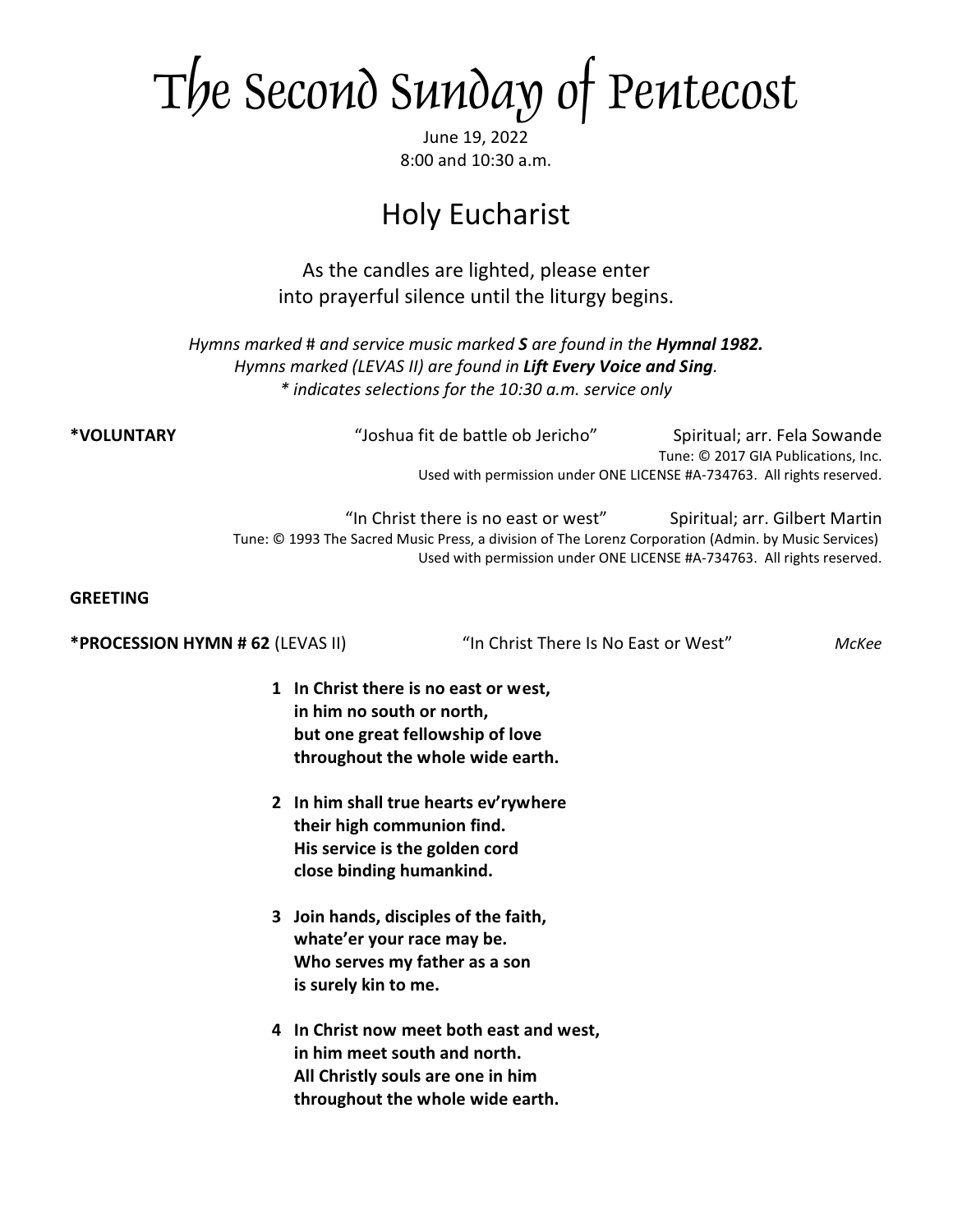# Blessed be God: Father, Son and Holy Spirit. *And blessed be God's kingdom, now and forever. Amen*

## **KYRIE ELEISON - \*S 91** *(All singing) Healey Willan (1880-1968)*



God be with you. *And also with you.* Let us pray.

# **COLLECT OF THE DAY**

O Lord, make us have perpetual love and reverence for your holy Name, for you never fail to help and govern those whom you have set upon the sure foundation of your loving-kindness; through Jesus Christ our Lord, who lives and reigns with you and the Holy Spirit, one God, for ever and ever. Amen *Amen.*

*All sit for the readings.*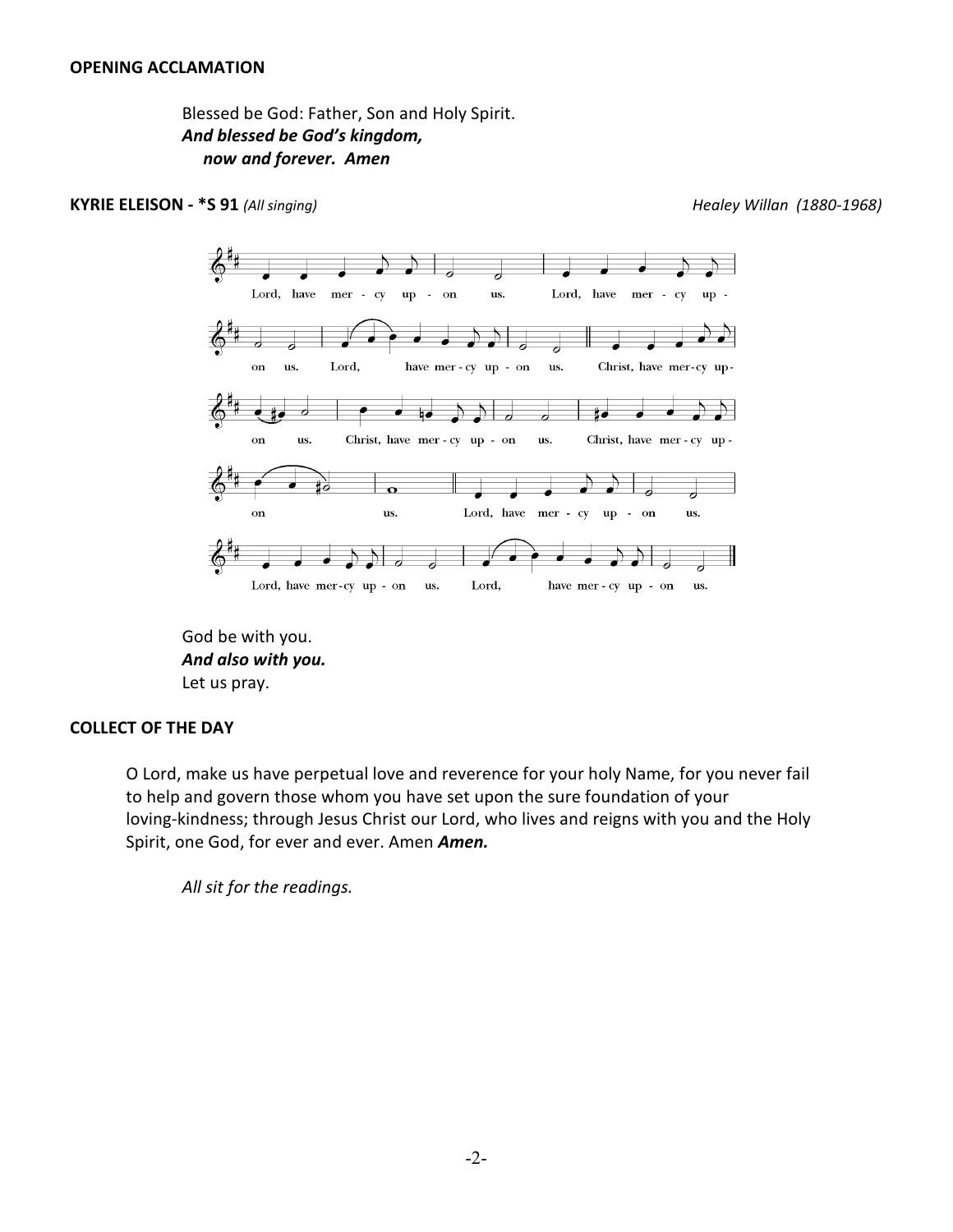# THE WORD OF GOD

Now before faith came, we were imprisoned and guarded under the law until faith would be revealed. Therefore the law was our disciplinarian until Christ came, so that we might be justified by faith. But now that faith has come, we are no longer subject to a disciplinarian, for in Christ Jesus you are all children of God through faith. As many of you as were baptized into Christ have clothed yourselves with Christ. There is no longer Jew or Greek, there is no longer slave or free, there is no longer male and female; for all of you are one in Christ Jesus. And if you belong to Christ, then you are Abraham's offspring, heirs according to the promise.

**PSALM 22:18-27** (Read antiphonally beginning with the lecturn side)

- 18 Be not far away, O LORD; \* you are my **strength;** hasten to help me.
- 19 Save me from the sword, \* my life from the power of the dog.
- 20 Save me from the lion's mouth, \* my wretched body from the horns of **wild** bulls.
- 21 I will declare your Name to my brethren; \* in the midst of the congregation I will praise you.
- 22 Praise the LORD, you that fear him; \* stand in awe of him, O offspring of Israel; all you of Jacob's line, give glory.
- 23 For he does not despise nor abhor the poor in their poverty; neither does he hide his face from them; \* but when they cry to him he hears them.
- 24 My praise is of him in the great assembly; \* I will perform my vows in the presence of those who worship him.
- 25 The poor shall eat and be satisfied, and those who seek the LORD shall praise him: \* "May your **heart** live for ever!"
- 26 All the ends of the earth shall remember and turn to the LORD, \* and all the families of the nations shall bow before him.
- 27 For kingship belongs to the LORD; \* he **rules** over the nations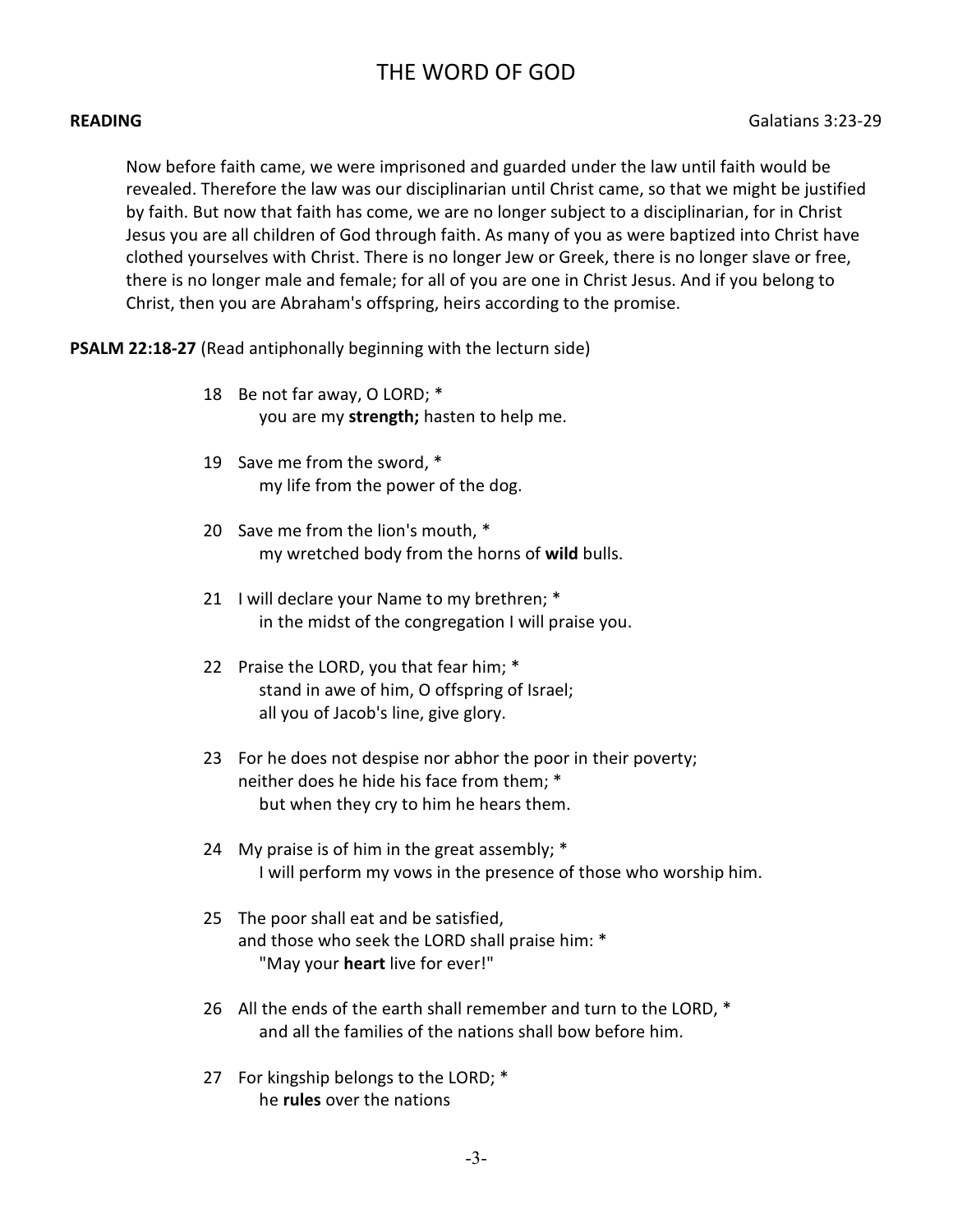### **THE HOLY GOSPEL** Luke 8:26-39

The Gospel of our Lord and Savior Jesus Christ according to Luke. *Glory to you, Lord Christ.*

Jesus and his disciples arrived at the country of the Gerasenes, which is opposite Galilee. As he stepped out on land, a man of the city who had demons met him. For a long time he had worn no clothes, and he did not live in a house but in the tombs. When he saw Jesus, he fell down before him and shouted at the top of his voice, "What have you to do with me, Jesus, Son of the Most High God? I beg you, do not torment me" -- for Jesus had commanded the unclean spirit to come out of the man. (For many times it had seized him; he was kept under guard and bound with chains and shackles, but he would break the bonds and be driven by the demon into the wilds.) Jesus then asked him, "What is your name?" He said, "Legion"; for many demons had entered him. They begged him not to order them to go back into the abyss. Now there on the hillside a large herd of swine was feeding; and the demons begged Jesus to let them enter these. So he gave them permission. Then the demons came out of the man and entered the swine, and the herd rushed down the steep bank into the lake and was drowned. When the swineherds saw what had happened, they ran off and told it in the city and in the country. Then people came out to see what had happened, and when they came to Jesus, they found the man from whom the demons had gone sitting at the feet of Jesus, clothed and in his right mind. And they were afraid. Those who had seen it told them how the one who had been possessed by demons had been healed. Then all the people of the surrounding country of the Gerasenes asked Jesus to leave them; for they were seized with great fear. So he got into the boat and returned. The man from whom the demons had gone begged that he might be with him; but Jesus sent him away, saying, "Return to your home, and declare how much God has done for you." So he went away, proclaiming throughout the city how much Jesus had done for him.

The Gospel of the Lord. *Praise to you, Lord Christ.*

### **SERMON**

*All stand for the Nicene Creed and prayers.*

### **THE NICENE CREED**

*We believe in one God, the Father, the Almighty, maker of heaven and earth, of all that is, seen and unseen.*

*We believe in one Lord, Jesus Christ, the only Son of God, eternally begotten of the Father, God from God, Light from Light, true God from true God, begotten, not made, of one Being with the Father; through him all things were made.*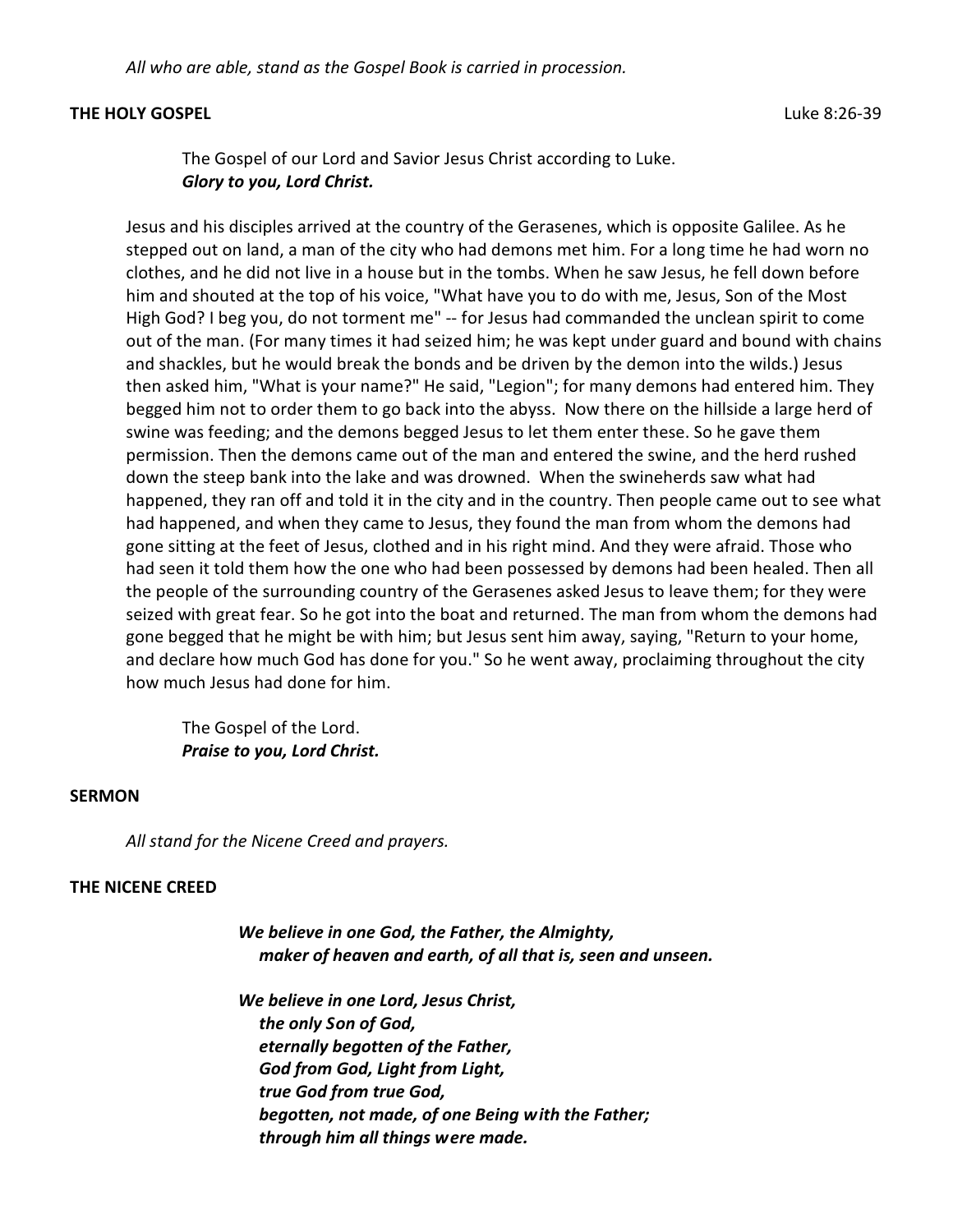*For us and for our salvation he came down from heaven, was incarnate of the Holy Spirit and the Virgin Mary and became truly human. For our sake he was crucified under Pontius Pilate; he suffered death and was buried. On the third day he rose again in accordance with the Scriptures; he ascended into heaven and is seated at the right hand of the Father. He will come again in glory to judge the living and the dead, and his kingdom will have no end. We believe in the Holy Spirit, the Lord, the giver of life, who proceeds from the Father,*

 *who with the Father and the Son is worshiped and glorified, who has spoken through the prophets. We believe in one holy catholic and apostolic Church. We acknowledge one baptism for the forgiveness of sins. We look for the resurrection of the dead, and the life of the world to come. Amen.*

# **THE PRAYERS OF THE PEOPLE**

Faithful Loving God, teach us, again, to always know your presence within us, that we are all your children through faith in Christ Jesus, and heirs of Abraham according to your promise.

Jesus, Son of God, *Our Healer and Redeemer*

Faithful Loving God, we call upon your guidance as we stand before the rulers and regimes on this earth, in our nation, and in our community. Hasten to help us in pressing for leaders to turn to honorable and principled governance for the good of all your people, especially in the causes of justice, mercy, and peace. We pray especially for: Joseph, our President; Kamala, our Vice-President; Tom, Chris, and Lisa, our Members of Congress; John, our Governor; Matt, our County Executive; and Mike, our Mayor.

Jesus, Son of God, *Our Healer and Redeemer*

Faithful Loving God, in your loving-kindness make your face to shine upon those among us, those known to us, and those unknown, who suffer through chronic pain, addiction, or distress in spirit or in life, and grant refreshment to all who give them care. We now join our hearts together to pray for those in need…

Jesus, Son of God, *Our Healer and Redeemer*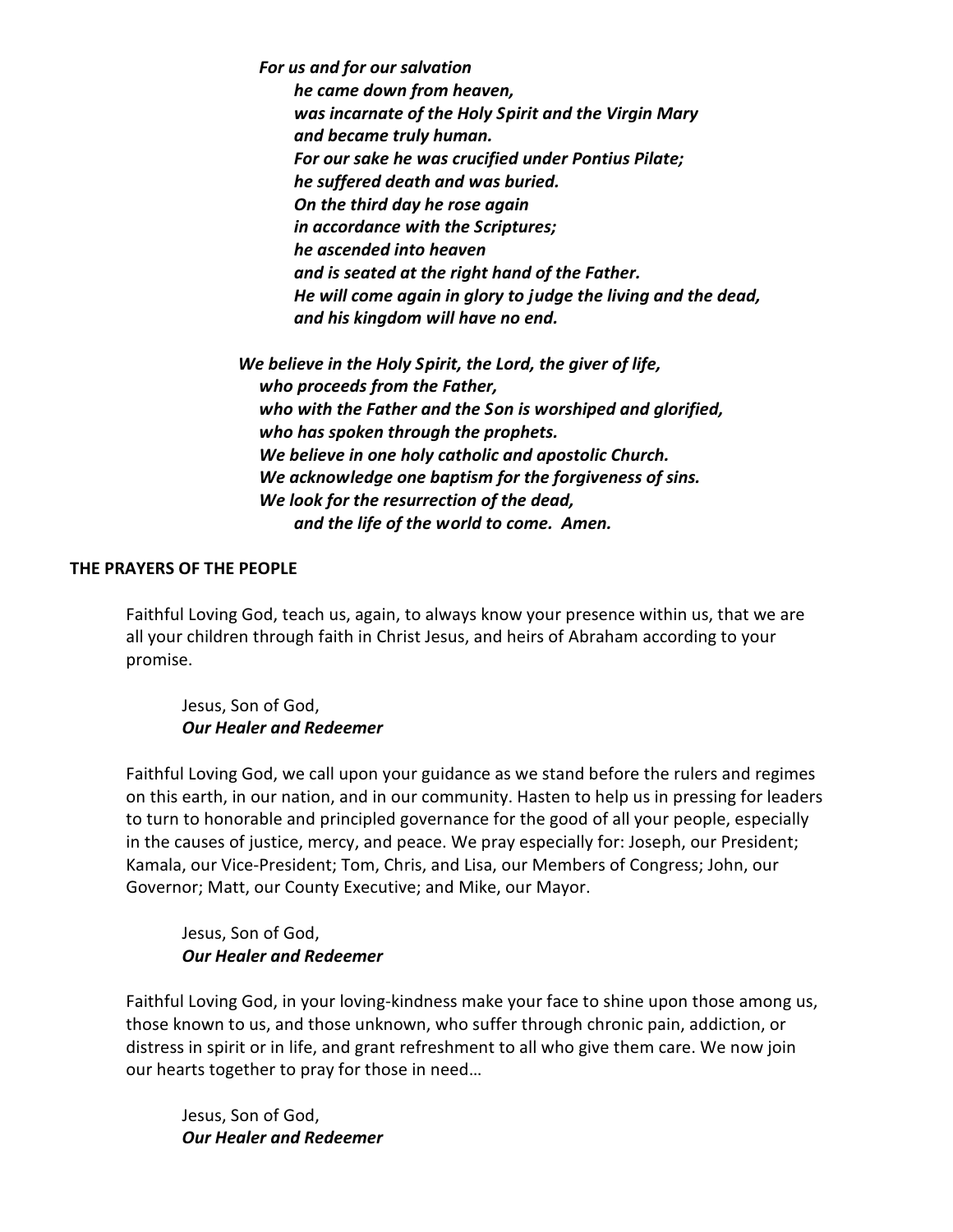Faithful Loving God, ease the hearts of all who grieve, as those loved in our living memory are now risen in the joy and glory of eternal life. We pray especially for Beatrice Brown, Lilyan Patton, Fred Redenbaugh and David Walker.

Jesus, Son of God, *Our Healer and Redeemer*

Faithful Loving God, we pause in this moment to offer you our other heartfelt thanksgivings, intercessions, petitions, and memorials…

Jesus, Son of God, *Our Healer and Redeemer*

Faithful Loving God, grant special grace this day to all who are chosen and ordained to lead us in your church. As they bring us your word and sacraments, they teach us how to declare all that you have done for us, in us, and through us. We pray especially for: Michael, our Presiding Bishop; Kevin our Bishop; James, our Interim Rector; and Lloyd our Rector Emeritus. We also pray for Province of the Episcopal Church of South Sudan and for the Episcopal Church Women of Delaware.

Jesus, Son of God, *Our Healer and Redeemer*

Let us pray for our parish during this time of transition.

*God of love, in this interim time, we pray for our parish family. Grant us genuine self-reflection, patient discernment, and daring faith. May we be imaginative about our future, open in our search and, in all things, knit together in one body through Jesus Christ. Amen.*

# *The Celebrant adds the following prayer.*

Most High God, Creator of All humankind, on this auspicious date of Juneteenth, release us from any and all unholy possession that turns us away from you. Keep us mindful of the hope and freedom granted us through Christ, and fill us with the faith and compassion to proclaim your name by all that we are and all that we do. We ask through Jesus, our teacher of love in action; and the Holy Spirit, the spark that ignites our souls; who together with you are One God forever and ever. *Amen.*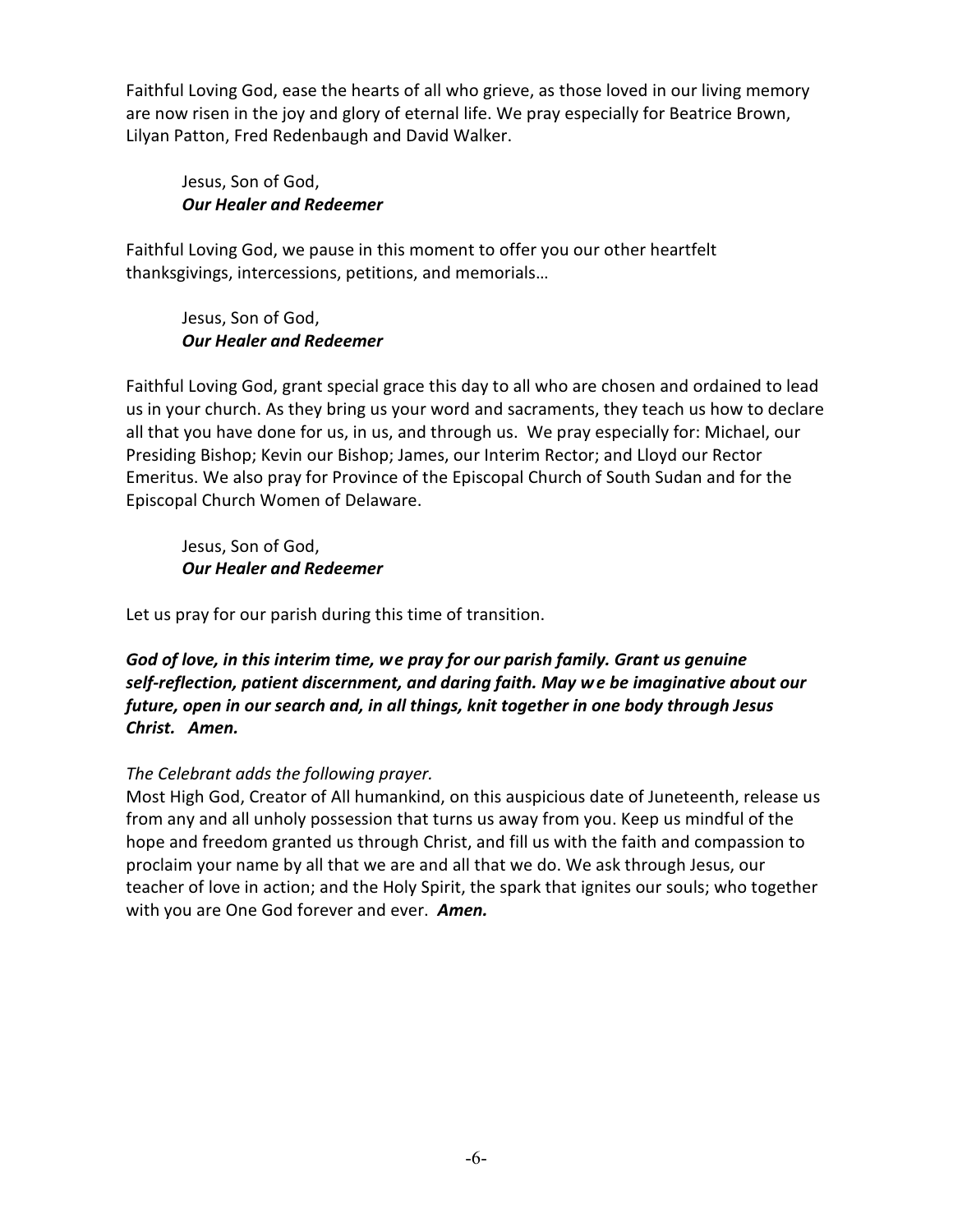Let us confess our sins against God and our neighbor. (*All kneel as you are able)*

*Most merciful God, we confess that we have sinned against you in thought, word, and deed, by what we have done, and by what we have left undone. We have not loved you with our whole heart; we have not loved our neighbors as ourselves. We are truly sorry and we humbly repent. For the sake of your Son Jesus Christ, have mercy on us and forgive us; that we may delight in your will, and walk in your ways, to the glory of your Name. Amen.*

Almighty God have mercy on you, forgive you all your sins through our Lord Jesus Christ, strengthen you in all goodness, and by the power of the Holy Spirit keep you in eternal life. Amen.

### **PEACE**

The peace of Christ be always with you. *And also with you.*

# THE HOLY COMMUNION

*Gluten-free wafers are at the station at the center of the altar railing*

**\*OFFERTORY** "Jacob's Ladder" Spiritual; arr. Gilbert Martin

JACOB'S LADDER Traditional, Arranged by Gilbert Martin © Copyright 1982 by Hinshaw Music Inc. (administered worldwide by the Fred Bock Publishing Group) All rights reserved. Used by Permission. Reprinted with permission under ONE LICENSE #A-734763. All rights reserved.

## **INVITATION TO THE TABLE**

*This is the table, not of the Church, but of the Lord. It is made ready for those who seek him, those who love him, and those who want to love him more. So come, you who have much faith, and you who have little, or are questioning faith. Come, you who have been here often, and you who have not been for a long time or ever before. Come, you who have tried to follow and you who have failed. And so we come, for Christ invites us all to be known, fed, and loved here.*

**THE GREAT THANKSGIVING EUCHARGE ALSO ASSESSED ASSESSED A** Eucharistic Prayer A Book of Common Prayer p. 361

> The Lord be with you. *And also with you.* Lift up your hearts. *We lift them to the Lord.* Let us give thanks to the Lord our God. *It is right to give God thanks and praise.*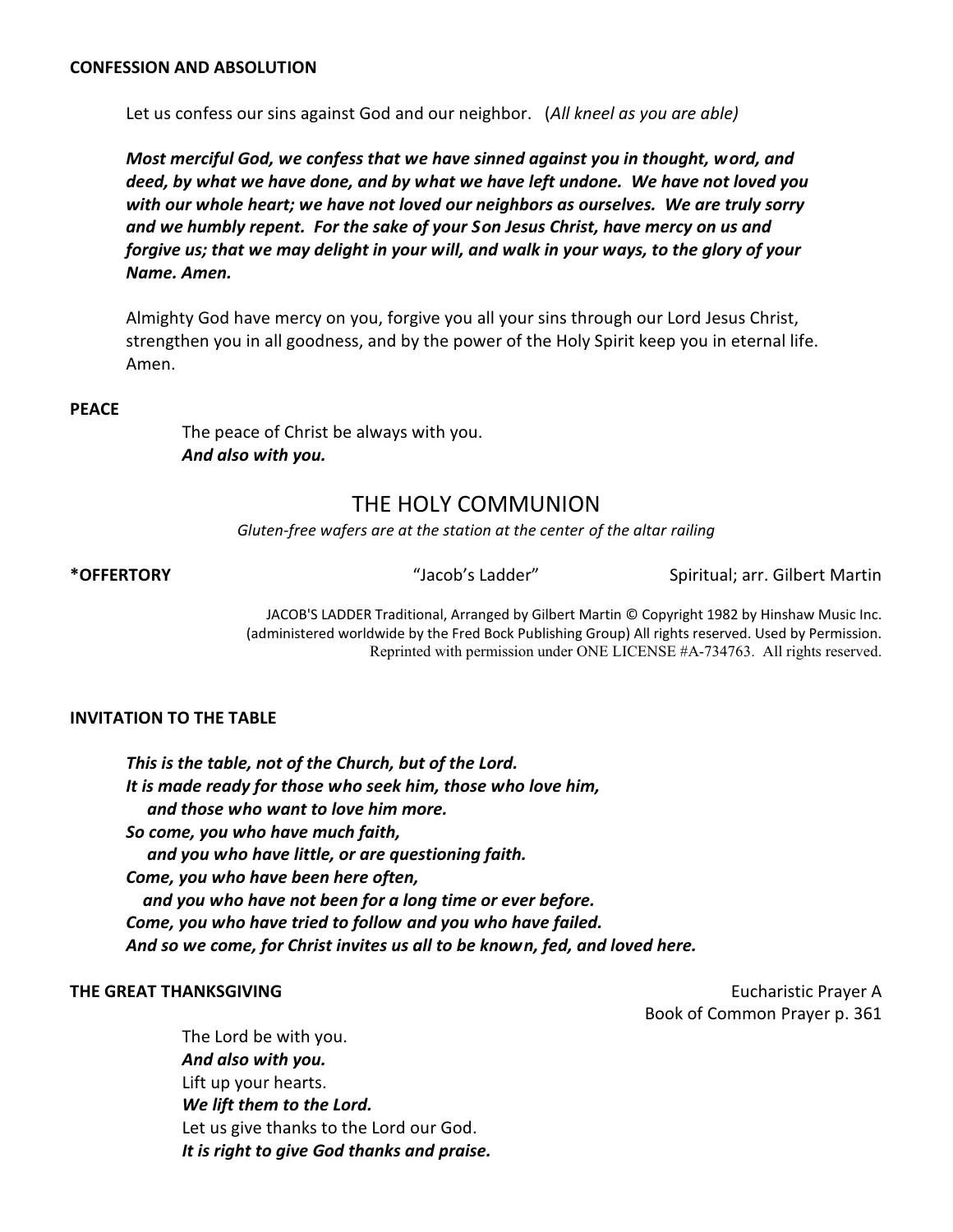It is right, and a good and joyful thing, always and everywhere to give thanks to you, Father Almighty, Creator of heaven and earth.

For you are the source of light and life; you made us in your image, and called us to new life in Jesus Christ our Lord.

Therefore we praise you, joining our voices with Angels and Archangels and with all the company of heaven, who for ever sing this hymn to proclaim the glory of your Name:



Holy and gracious Father: In your infinite love you made us for yourself; and, when we had fallen into sin and become subject to evil and death, you, in your mercy, sent Jesus Christ, your only and eternal Son, to share our human nature, to live and die as one of us, to reconcile us to you, the God and Father of all. He stretched out his arms upon the cross, and offered himself in obedience to your will, a perfect sacrifice for the whole world.

On the night he was handed over to suffering and death, our Lord Jesus Christ took bread; and when he had given thanks to you, he broke it, and gave it to his disciples, and said, "Take, eat: This is my Body, which is given for you. Do this for the remembrance of me."

After supper he took the cup of wine; and when he had given thanks, he gave it to them, and said, "Drink this, all of you: This is my Blood of the new Covenant, which is shed for you and for many for the forgiveness of sins. Whenever you drink it, do this for the remembrance of me."

Therefore we proclaim the mystery of faith:

*Christ has died. Christ is risen. Christ will come again.*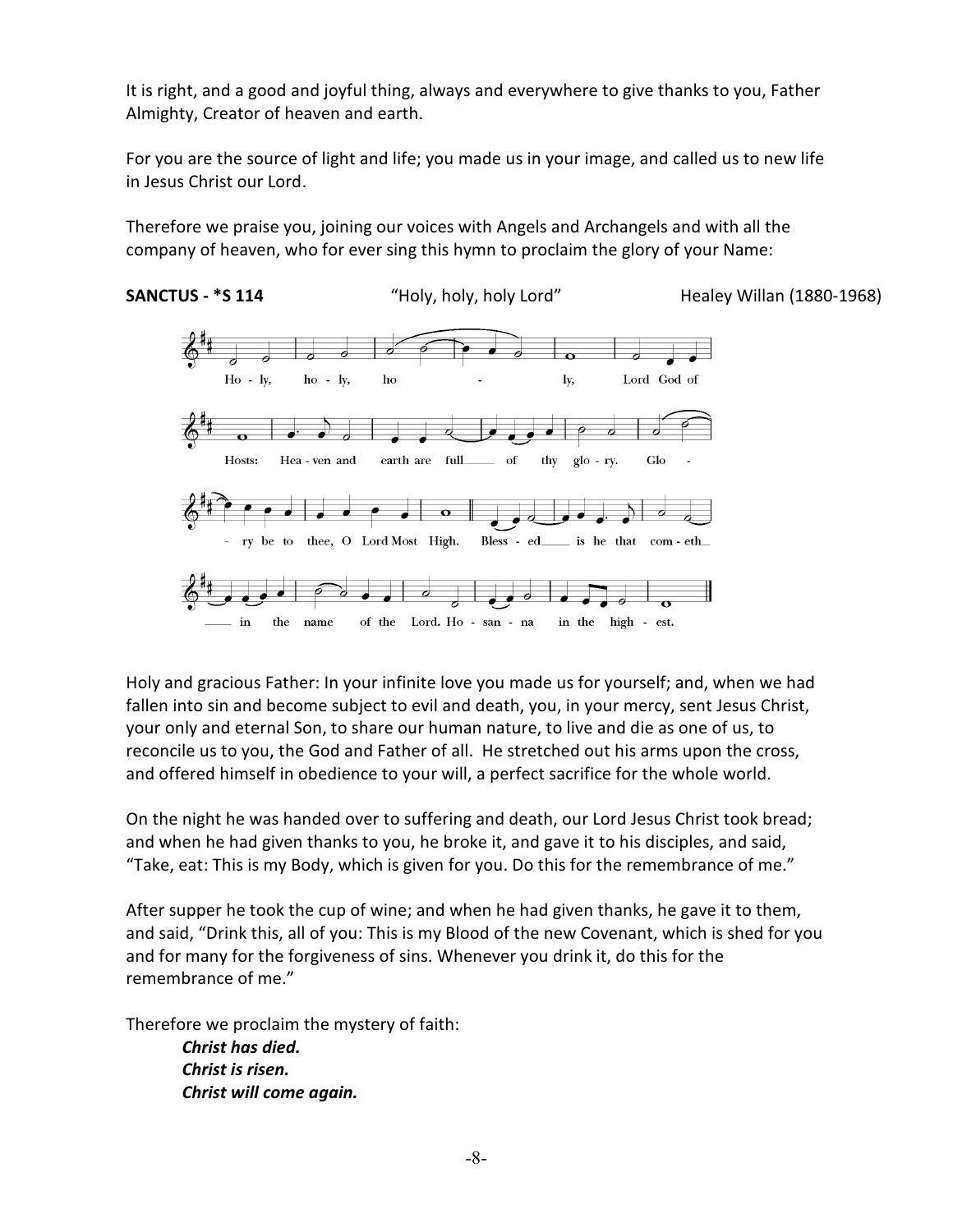We celebrate the memorial of our redemption, O Father, in this sacrifice of praise and thanksgiving. Recalling his death, resurrection, and ascension, we offer you these gifts. Sanctify them by your Holy Spirit to be for your people the Body and Blood of your Son, the holy food and drink of new and unending life in him. Sanctify us also that we may faithfully receive this holy Sacrament, and serve you in unity, constancy, and peace; and at the last day bring us with all your saints into the joy of your eternal kingdom. All this we ask through your Son Jesus Christ. By him, and with him, and in him, in the unity of the Holy Spirit all honor and glory is yours, Almighty Father, now and for ever. People

 $\frac{1}{\text{A-men.}}$ 

### **THE LORD'S PRAYER** (contemporary)

As our Savior Christ has taught us, we now pray:

*Our Father in heaven, hallowed be your Name, your kingdom come, your will be done, on earth as in heaven. Give us today our daily bread. Forgive us our sins as we forgive those who sin against us. Save us from the time of trial, and deliver us from evil. For the kingdom, the power, and the glory are yours, now and for ever. Amen.*

### **BREAKING OF THE BREAD**

Alleluia. Christ our Passover is sacrificed for us; *Therefore, let us keep the feast. Alleluia.*

**INVITATION TO RECEIVE** *Everyone is invited to Holy Communion*

**\*COMMUNION HYMN # 151** (LEVAS II) "One bread, one body"

*One bread, one body, one Lord of all, One cup of blessing which we bless. And we, though many, throughout the earth, We are one body in this one Lord.*

- **1. Gentile or Jew, Servant or free, Woman or man, No more.** [Refrain]  **2. Many the gifts, Many the works, One in the Lord Of all**. [Refrain]
	- **3 . Grain for the fields, Scattered and grown, Gathered to one For all**. [Refrain]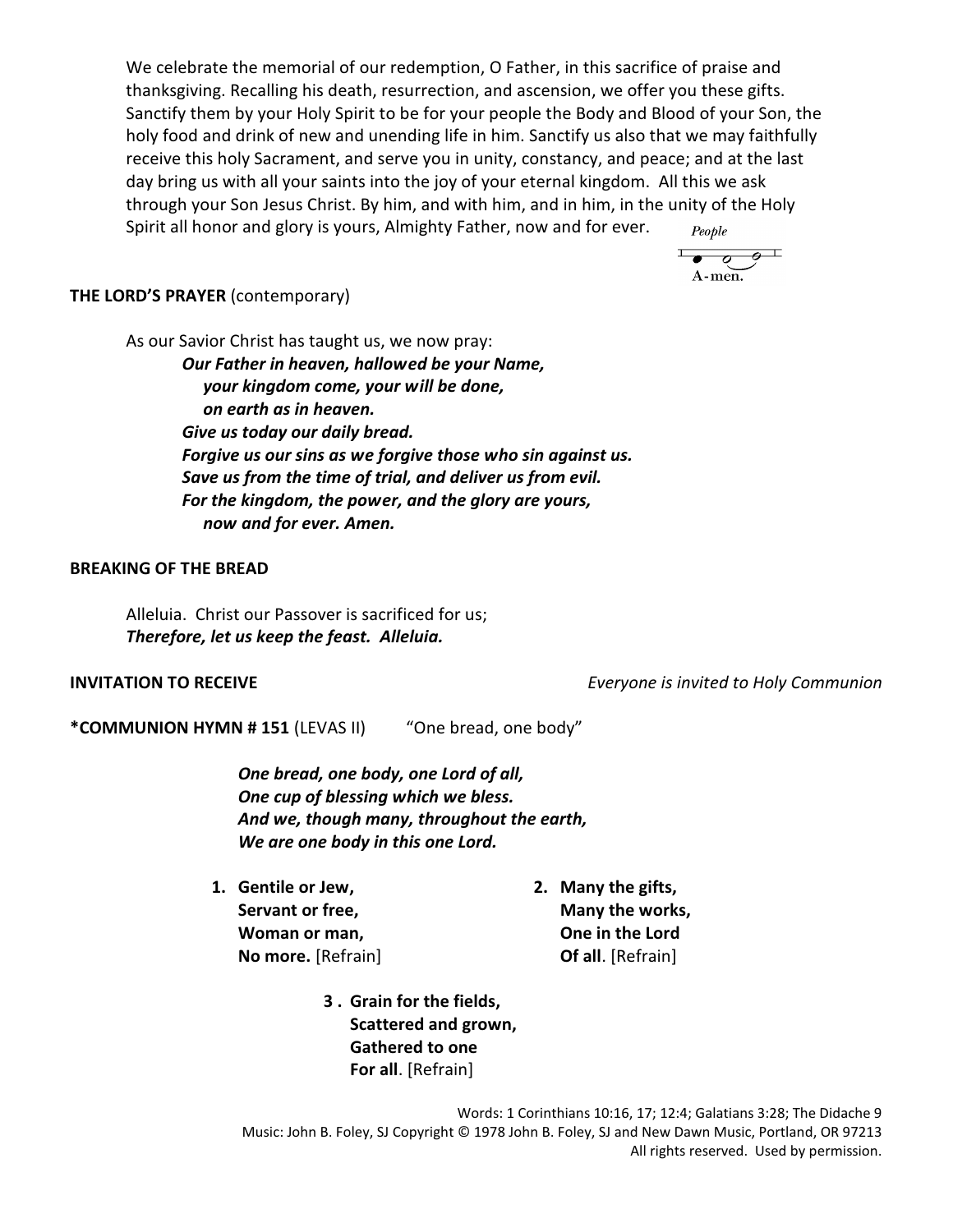# **POST COMMUNION PRAYER** (said by all)

Eternal God, heavenly Father, you have graciously accepted us as living members of your Son our Savior Jesus Christ, and you have fed us with spiritual food in the Sacrament of his Body and Blood. Send us now into the world in peace, and grant us strength and courage to love and serve you with gladness and singleness of heart; through Christ our Lord. Amen.

*Please remain standing for brief ministry announcements.*

## **THE BLESSING**

| *HYMN #493 vv. 1-5 |                                                                                                                                   | "O For a Thousand Tongues to Sing"                                     |                                                                                                                                               | Azmon |
|--------------------|-----------------------------------------------------------------------------------------------------------------------------------|------------------------------------------------------------------------|-----------------------------------------------------------------------------------------------------------------------------------------------|-------|
|                    | 1 O for a thousand tongues to sing<br>my dear Redeemer's praise,<br>the glories of my God and King,<br>the triumphs of his grace! |                                                                        | 3 Jesus! the Name that charms our fears<br>and bids our sorrows cease;<br>'tis music in the sinner's ears,<br>'tis life and health and peace. |       |
|                    | 2 My gracious Master and my God,<br>assist me to proclaim,<br>and spread through all the earth abroad<br>the honors of thy Name.  |                                                                        | 4 He speaks; and, listening to his voice,<br>new life the dead receive,<br>the mournful broken hearts rejoice,<br>the humble poor believe.    |       |
|                    | 5                                                                                                                                 | Hear him, ye deaf; ye voiceless ones,<br>vour loosanad tonguas amplove |                                                                                                                                               |       |

**your loosened tongues employ; ye blind, behold your Savior comes; and leap, ye lame, for joy!**

# **THE DISMISSAL**

Let us go forth into the world, rejoicing in the power of the Spirit. *Thanks be to God.*

# **\*VOLUNTARY**

Our worship has ended, our service begins!